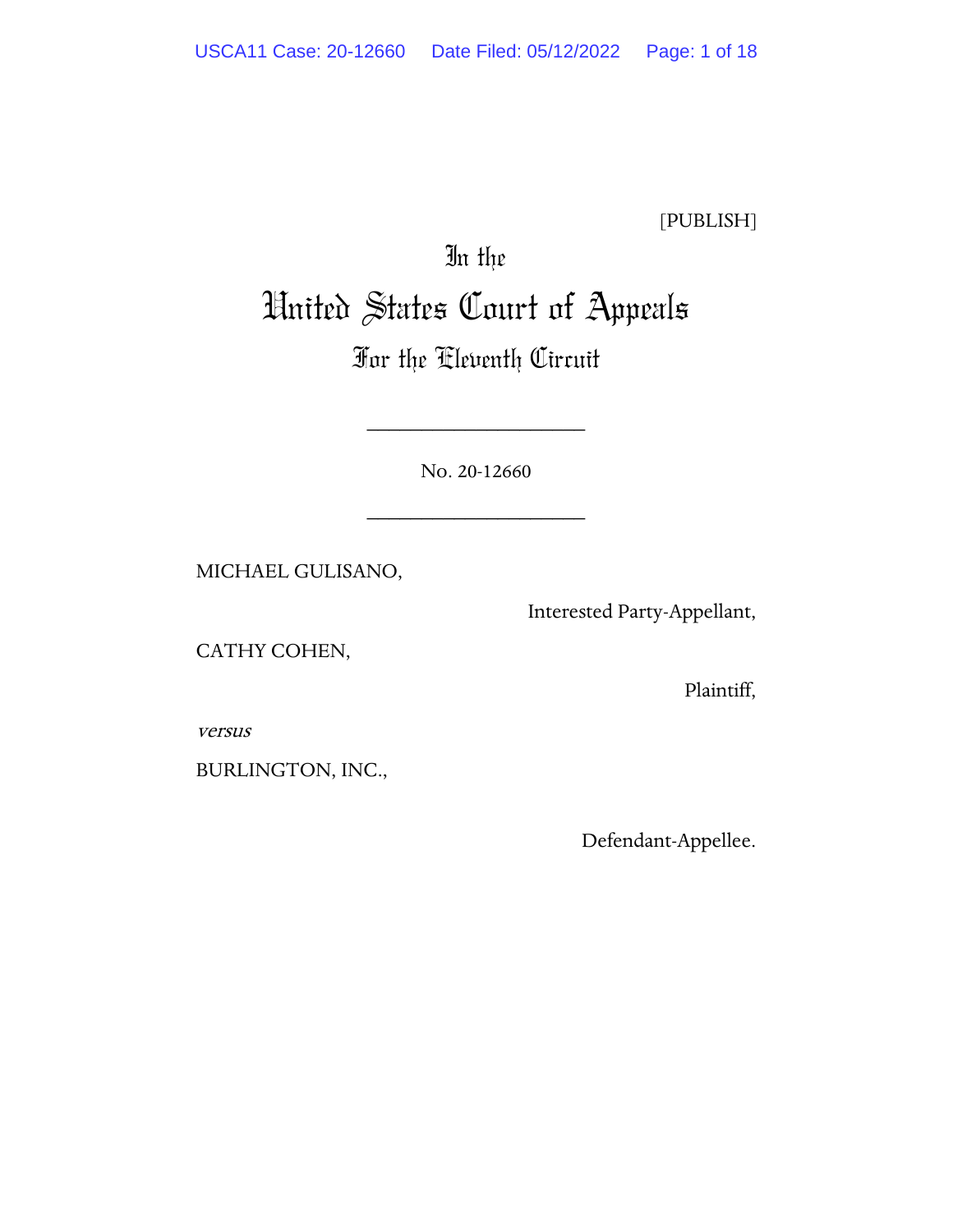\_\_\_\_\_\_\_\_\_\_\_\_\_\_\_\_\_\_\_\_

Appeal from the United States District Court for the Southern District of Florida D.C. Docket No. 9:18-cv-81420-BB

\_\_\_\_\_\_\_\_\_\_\_\_\_\_\_\_\_\_\_\_

Before JORDAN, JILL PRYOR, and MARCUS, Circuit Judges.

JILL PRYOR, Circuit Judge:

When attorney Michael Gulisano represented a client in a negligence action in the Southern District of Florida, he obtained a default judgment against a non-existent entity, "Burlington, Inc." He added an unrelated entity, Burlington Coat Factory Direct Corporation, as a judgment debtor on the resulting writ of execution. He used the writ of execution to levy funds from another entity, Burlington Stores, Inc. After Burlington Stores, Inc. and Burlington Coat Factory Warehouse Corporation protested and sought to quash the writ, Gulisano asked the district court in the Southern District of Florida to amend its default judgment order and name Burlington Stores, Inc. and Burlington Coat Factory Warehouse Corporation as judgment debtors. The district court denied the motion and, finding it to be legally and factually frivolous, imposed sanctions under Federal Rule of Civil Procedure 11. It also denied Gulisano's motion for reconsideration of the sanctions order. After careful review and with the benefit of oral argument, we affirm.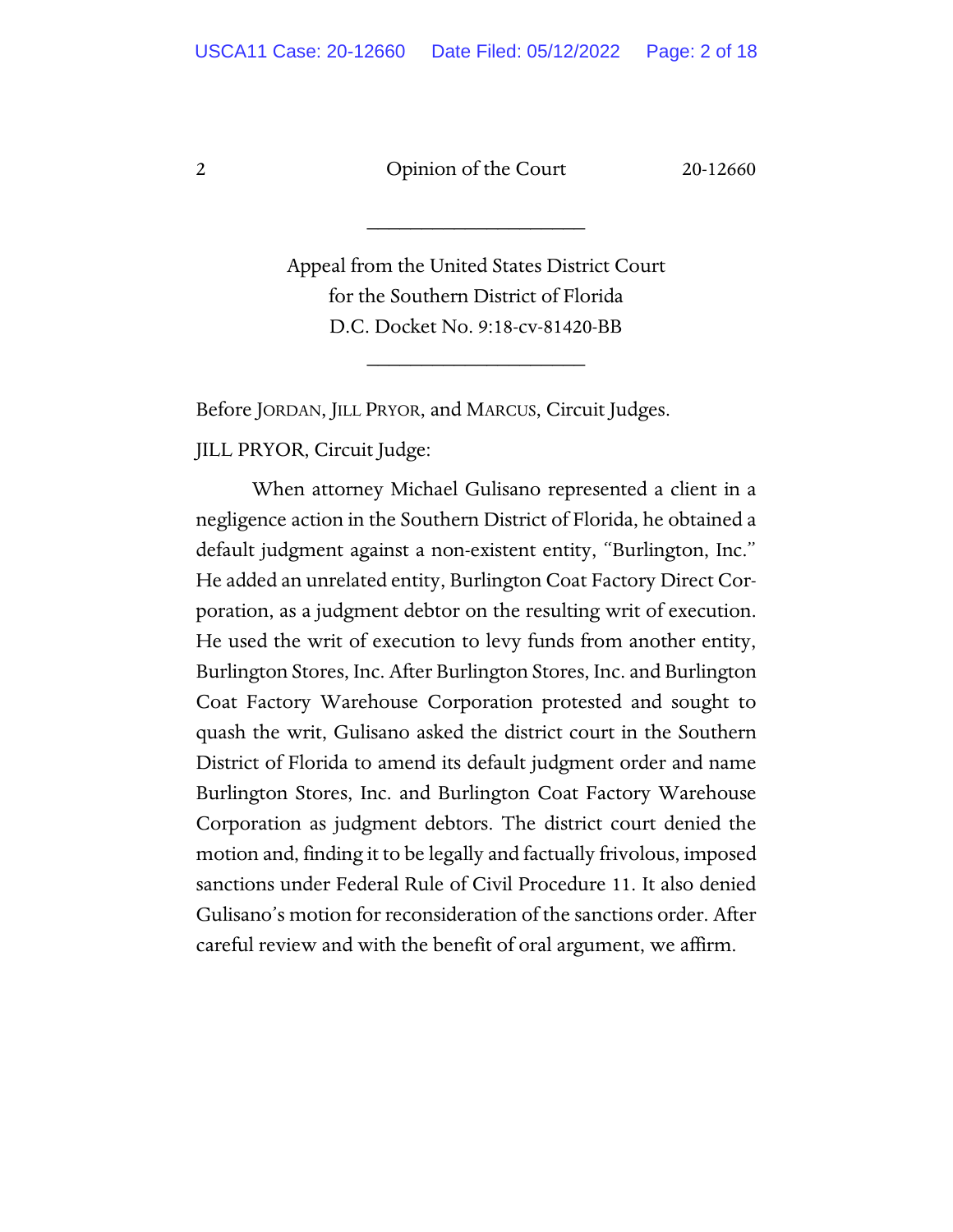#### I. FACT[S1](#page-2-0)

While Cathy Cohen was shopping at a Burlington Coat Factory store in Royal Palm Beach, Florida, she looked at a set of tables on display. When Cohen attempted to inspect the tables, they fell on her knee. Cohen jumped back to avoid the falling tables, injuring her neck and back.

Cohen hired Gulisano as her attorney. He filed a civil action on her behalf in federal court in the Southern District of Florida. The complaint Gulisano drafted alleged that defendant "Burling-ton, Inc."<sup>[2](#page-2-1)</sup> had been negligent and was liable for damages to Cohen. Gulisano served a summons and a copy of the complaint on CT Corporation System, ostensibly the registered agent of "Burlington, Inc." After "Burlington, Inc." failed to file an answer or otherwise respond to the lawsuit, the district court clerk entered a default. Following a hearing on damages, the district court entered a default judgment, awarding Cohen \$677,774.75. The district court's final judgment named "Burlington, Inc." as the sole defendant.

To collect on the default judgment, Gulisano requested that the court issue a writ of execution naming "Burlington, Inc.  $a/k/a$ 

<span id="page-2-0"></span><sup>&</sup>lt;sup>1</sup> Because we write for the parties, we recount only the facts necessary to explain our decision.

<span id="page-2-1"></span><sup>2</sup> Gulisano referred to the defendant as both "Burlington Inc." and "Burlington, Inc." For the sake of consistency, this opinion will use "Burlington, Inc."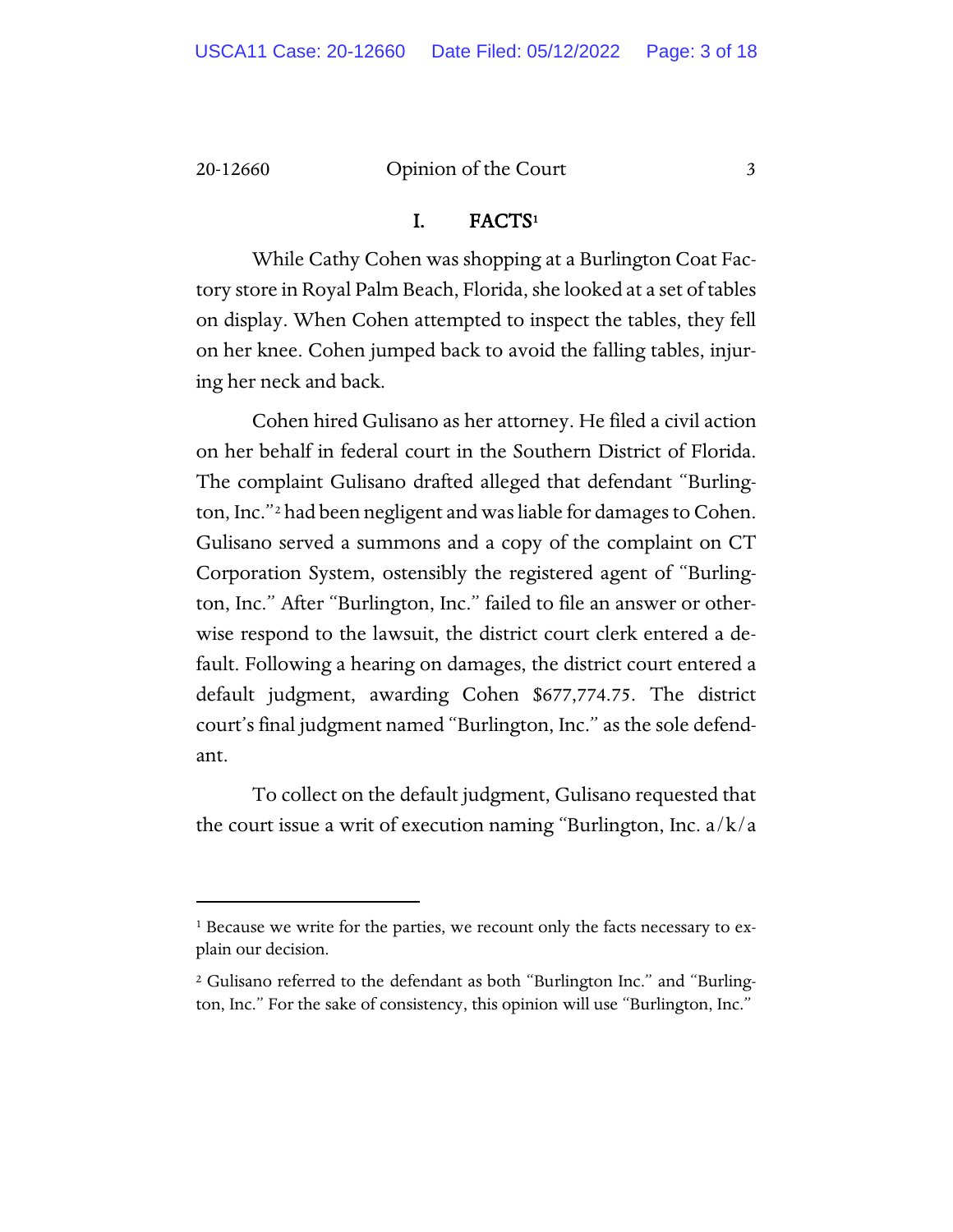Burlington Coat Factory Direct Corporation" as the judgment debtor. The court issued the writ.

Seeking to execute the writ, Gulisano used employer identi-fication numbers ("EIN")<sup>[3](#page-3-0)</sup> to perform an asset search to find bank accounts from which he could levy funds. But, instead of using the EIN number of the judgment debtor, "Burlington, Inc."—which did not exist—he used the EIN numbers of two other entities: Burlington Stores, Inc. ("BSI") and Burlington Coat Factory Direct Corporation ("BCFDC"). BSI is the parent company of the entities that operate Burlington Coat Factory stores, including BCFDC and Burlington Coat Factory Warehouse Corporation ("BCFWC"), which operates the Florida stores. After locating bank accounts in New Jersey that belonged to BSI, Gulisano registered the judgment in the District of New Jersey. The New Jersey district court then issued a writ of execution against "Burlington, Inc." The United States Marshals Service delivered the writ to BSI's bank. The bank withdrew the amount of the judgment award, plus costs, from BSI's account.

Once they discovered the withdrawal, BSI and BCFWC filed a motion in the New Jersey district court to vacate the levy, quash the writ of execution, and vacate the default judgment. They pointed out that the writ of execution was based on a default

<span id="page-3-0"></span><sup>&</sup>lt;sup>3</sup> An EIN number is the nine-digit tracking number that the Internal Revenue Service assigns to the tax accounts of businesses.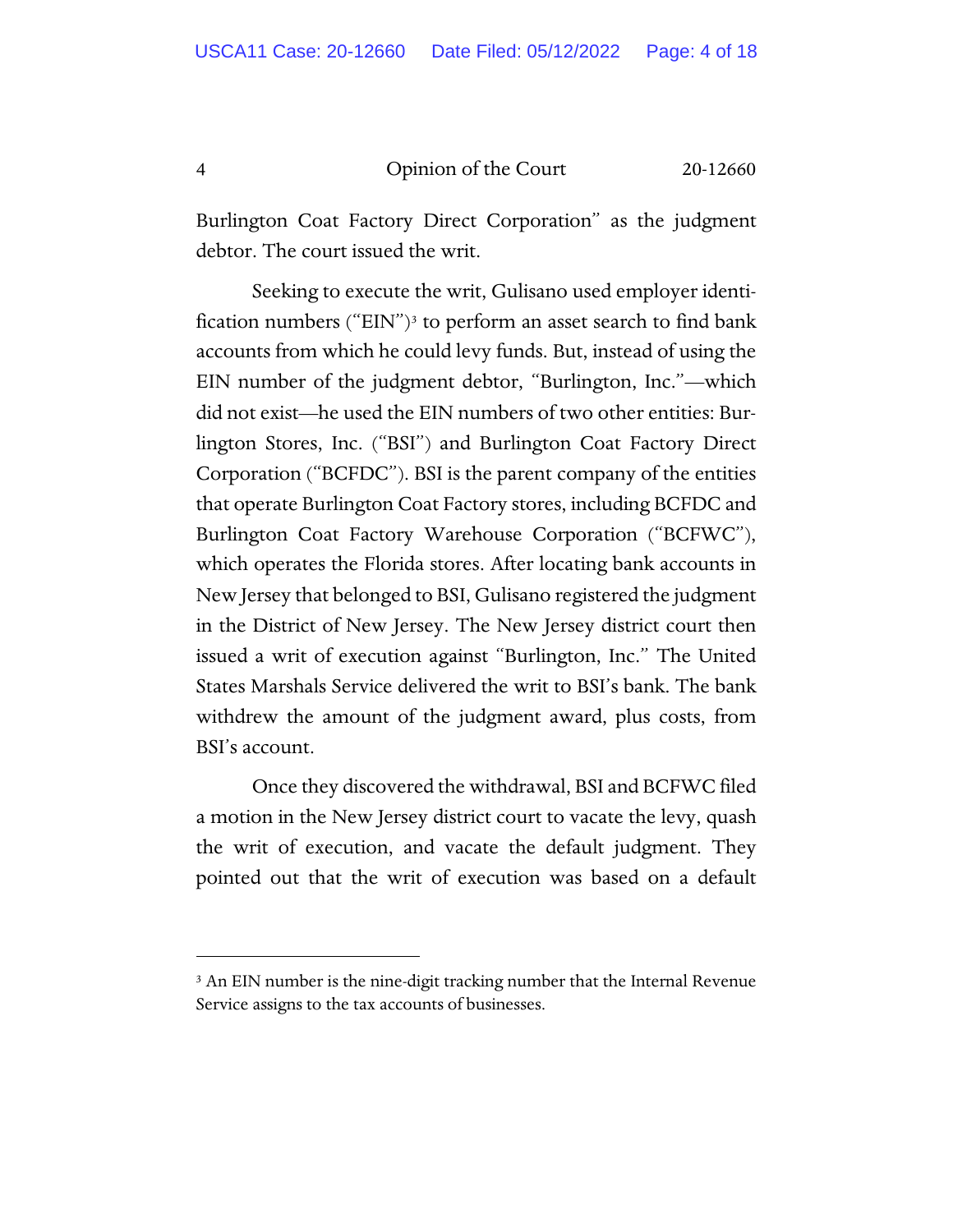judgment entered against "Burlington, Inc.," but the judgment was levied on BSI, an unrelated entity not named in the Florida action.

Gulisano opposed the motion. He asserted that "Burlington, Inc." was a registered fictitious name or a misnomer that was similar enough to the correct name that it gave BSI and BCFWC which he collectively referred to as "Burlington"—notice of the action.

The day after he filed his response in the New Jersey district court, Gulisano filed in the Florida district court a "Motion to Amend Final Default Judgment to Remove Any Ambiguity of the Correct Defendant's Identity." In this motion, Gulisano asked the district court to amend the default judgment so that all references to the defendant "Burlington, Inc." would become "Burlington, Inc. a/k/a Burlington Stores, Inc. a/k/a Burlington Coat Factory Warehouse Corporation." Doc. 33 at 6 (internal quotation marks omitted).[4](#page-4-0) Gulisano requested this change in order to "remove any alleged ambiguity that 'Burlington, Inc.' is *not* the same entity as" BSI and BCFWC. Id. (emphasis in original). He contended that "Burlington, Inc." properly referred to BSI and BCFWC because the company went by multiple names, all of which included the word "Burlington." He argued that BSI and BCFWC were the same entity, operating under the fictitious name "Burlington, Inc." He also argued that he had served "Burlington" via its registered

<span id="page-4-0"></span><sup>4</sup> "Doc." numbers refer to the district court's docket entries.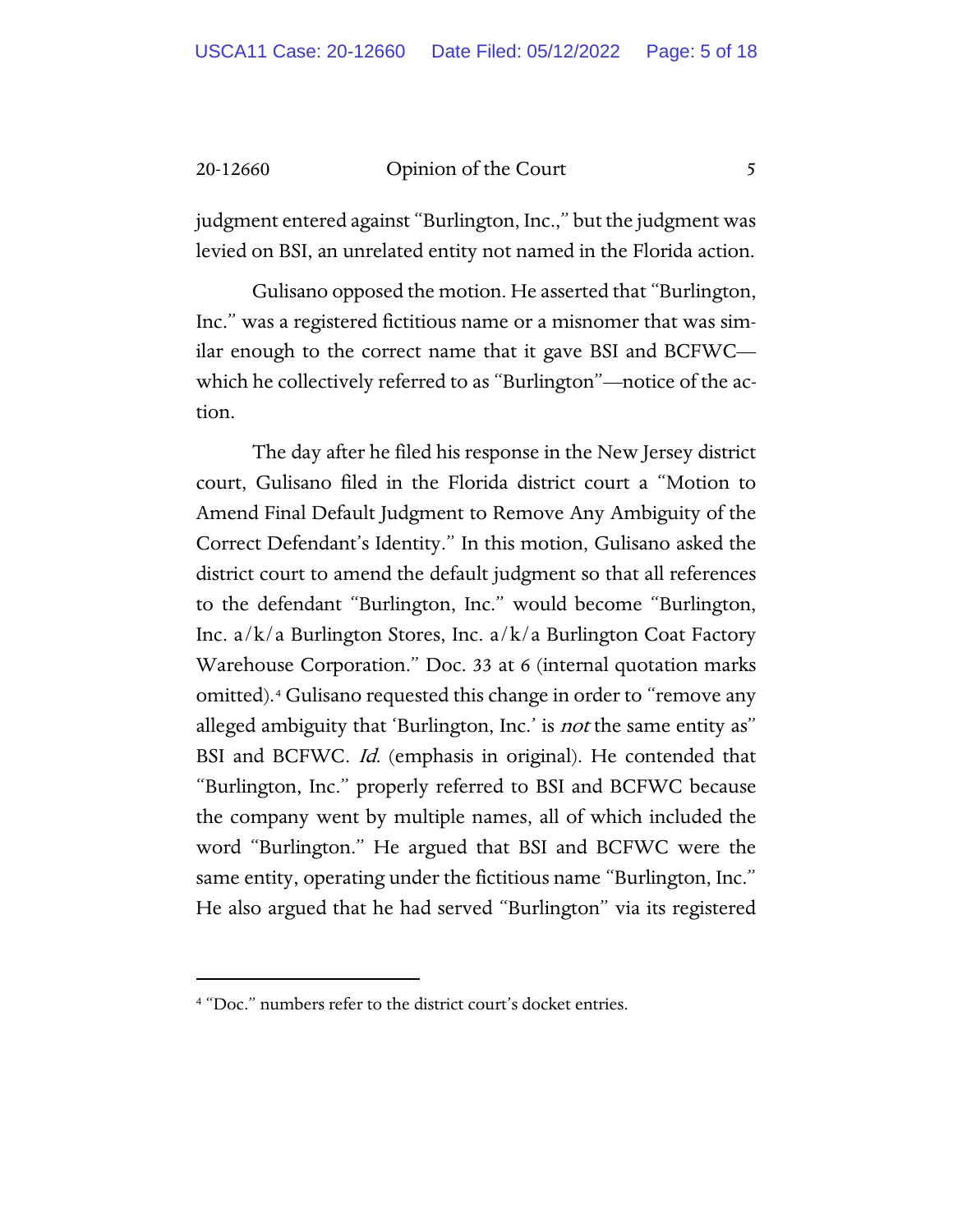agent, and that service on "Burlington, Inc." was effective service on BSI.

BSI and BCFWC opposed the motion to amend. They acknowledged that there were multiple entities that together owned and operated the retail stores known as Burlington Coat Factory, but stated that "Burlington, Inc." was not one of those entities. Nor was it a fictitious name for BSI or another Burlington Coat Factory entity. Therefore, they argued, the judgment against "Burlington, Inc.," a completely unrelated entity, was improperly levied on BSI. Noting that the New Jersey district court had granted their motion to quash the writ of execution, BSI and BCFWC asked the Florida district court to deny the motion to amend the judgment.

In the Florida district court, BSI and BCFWC also moved for sanctions under Federal Rule of Civil Procedure 11, asserting that the motion to amend was frivolous because Gulisano could not have reasonably believed that BSI and BCFWC used the fictitious name "Burlington, Inc." They also asserted that Gulisano had misrepresented to the court that effective service had been made on "Burlington, Inc."

The district court denied the motion to amend. It observed that, although Gulisano now argued that he had sued BSI and BCFWC under their purported fictitious name, the complaint had not alleged that the defendant used a fictitious name. And, despite many opportunities, Gulisano never sought to amend the complaint to add that allegation, nor did he attempt to voluntarily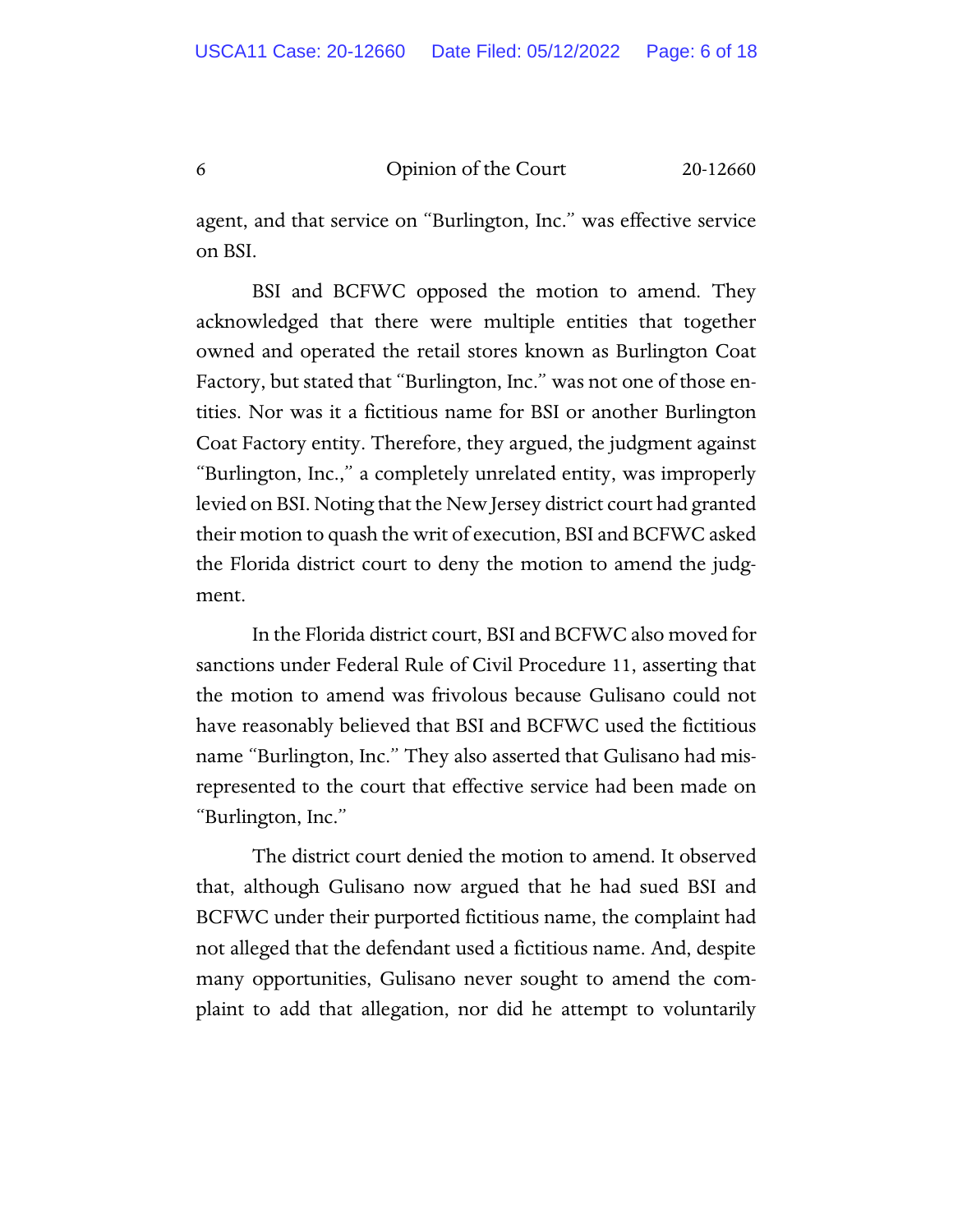dismiss the action without prejudice and initiate a new action against the intended entities. The district court found no support for his claims that "Burlington, Inc." was the same entity as or the fictitious name of BSI or BCFWC: "Appallingly, the Court has not identified a single piece of evidence . . . that substantiates the use of 'Burlington, Inc.' as the proper entity to be named in this action, either as a fictitious name or as a company authorized to conduct business in Florida." Doc. 50 at 9. The court observed that Gulisano's motion to amend failed to explain why the default judgment named "Burlington, Inc." but the writ of execution named BCFDC. It concluded, "Like the motion for writ of execution, it is clear that the instant Motion to Amend Judgment is a back-door attempt to correct an improperly named party and recover a \$677,774.75 default judgment plus costs from the intended, but unnamed, entities without having to litigate the matter any further." Id. at 11.

In the same order, the court granted the motion for sanctions. It found that Gulisano had "add[ed] an independent and distinct legal entity to a motion for writ of execution that was neither referenced at any point in the litigation nor explicitly listed in the Court's Final Judgment" and had "attempt[ed] to conflate various distinct corporate entities in order to recover an award of damages obtained through a default judgment against a non-existent corporate entity." Id. at 13–14. The court found this conduct to be "both frivolous and dishonest." *Id.* at 13. It stated that a brief investigation would have revealed the proper entities to sue, but Gulisano's presuit investigation was "woefully deficient," and his post-judgment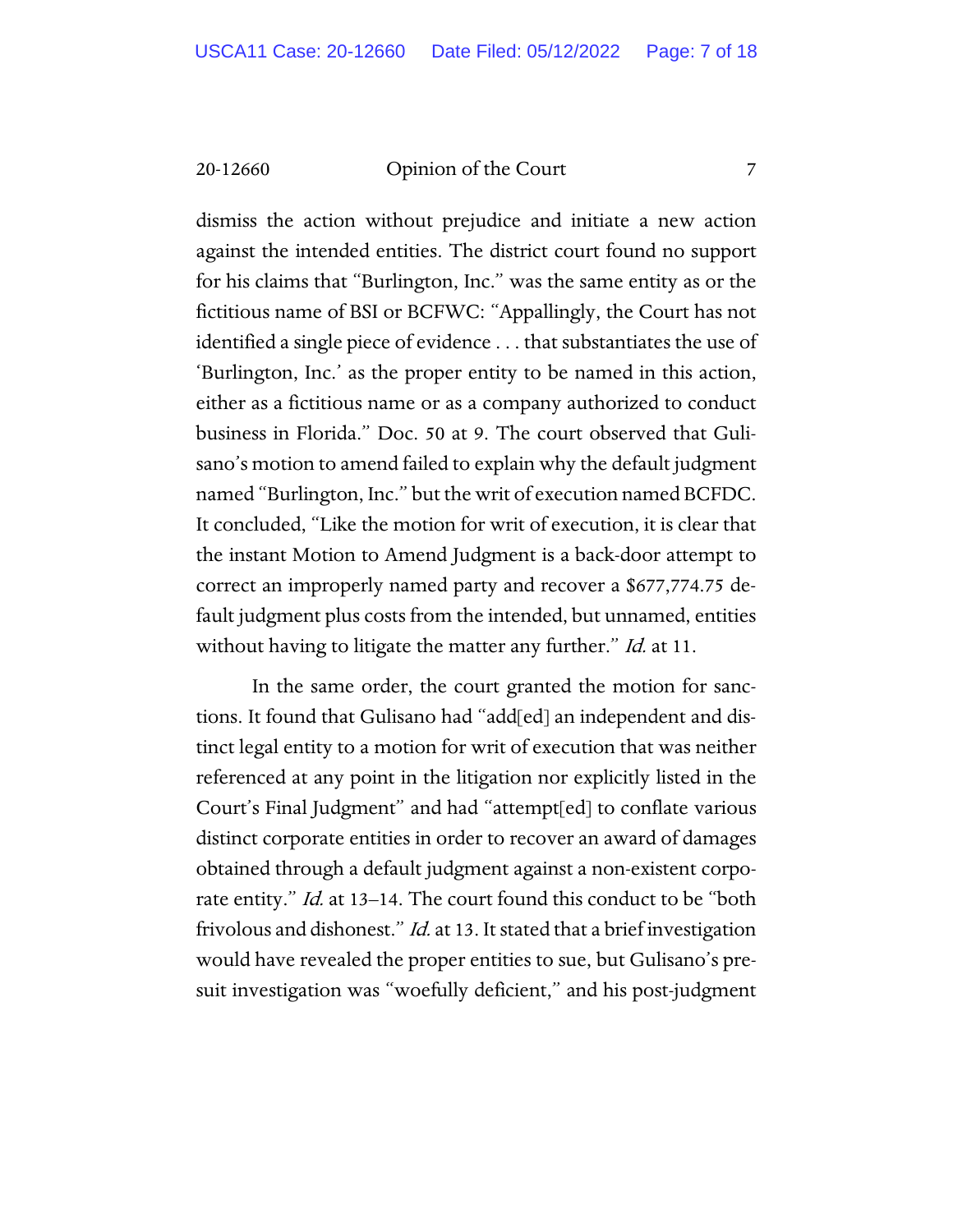investigation was done in bad faith. Id. at 14. Because of his "serious fraudulent conduct," the court granted the motion for Rule 11 sanctions against Gulisano. *Id.* at 18. It ordered him to pay attorney's fees and costs and referred him to the Florida Bar for appropriate disciplinary action.

Gulisano filed under Federal Rule of Civil Procedure 59 a motion for reconsideration of the court's order imposing sanctions. After a hearing, the court denied his motion, concluding that it merely disagreed with the court's reasoning and failed to establish a clear error of law or manifest injustice. It ordered him to pay \$19,549.12 in sanctions.

Gulisano filed this appeal of the order granting sanctions and the order denying reconsideration.

#### II. STANDARD OF REVIEW

We review a district court's imposition of Rule 11 sanctions for abuse of discretion. Kaplan v. DaimlerChrysler, A.G., 331 F.3d 1251, 1255 (11th Cir. 2003). We must affirm unless we find that the court applied the wrong legal standard or based its ruling on a clearly erroneous assessment of the evidence. Jones v. Int'l Riding Helmets, Ltd., 49 F.3d 692, 694 (11th Cir. 1995).

We review for abuse of discretion a district court's denial of a motion for reconsideration under Rule 59. Am. Home Assurance Co. v. Glenn Estess & Assocs., Inc., 763 F.2d 1237, 1238–39 (11th Cir. 1985).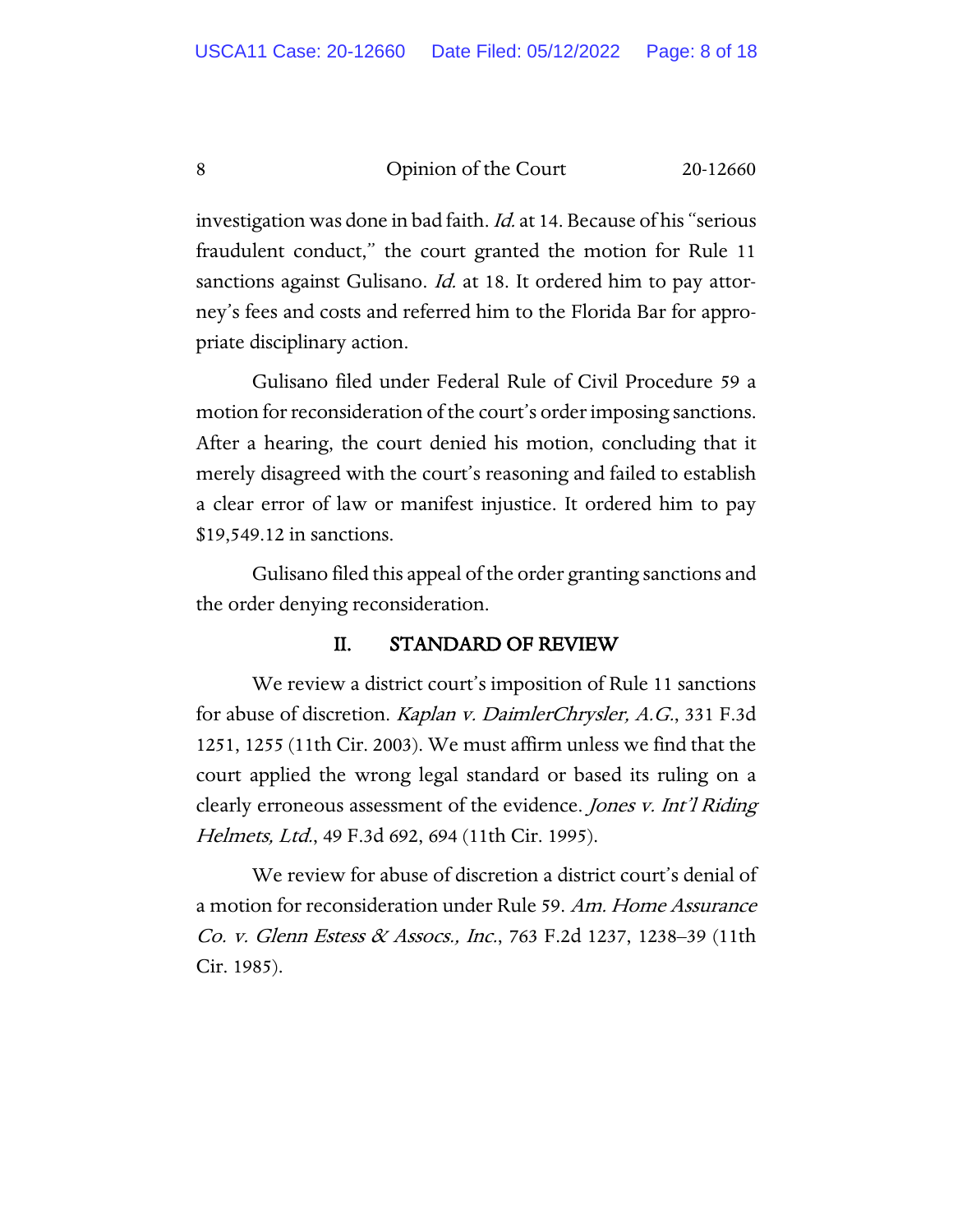#### III. ANALYSIS

There are two issues before us on appeal: (1) whether the district court abused its discretion in granting BSI and BCFWC's motion for sanctions, and (2) whether the district court abused its discretion when it denied Gulisano's motion for reconsideration of the sanctions order. We see no abuse of discretion in the first issue and deem the second issue abandoned.

## A. The District Court Acted Within Its Discretion in Imposing Sanctions on Gulisano.

Federal Rule of Civil Procedure 11 authorizes a district court to impose sanctions against an attorney who files frivolous pleadings or motions. Fed. R. Civ. P.  $11(b)$ , (c).<sup>[5](#page-8-0)</sup> Rule 11 sanctions are

<span id="page-8-0"></span><sup>5</sup> Rule 11 provides in pertinent part:

<sup>(</sup>b) Representations to the Court. By presenting to the court a pleading, written motion, or other paper—whether by signing, filing, submitting, or later advocating it—an attorney or unrepresented party certifies that to the best of the person's knowledge, information, and belief, formed after an inquiry reasonable under the circumstances:

<sup>(1)</sup> it is not being presented for any improper purpose, such as to harass, cause unnecessary delay, or needlessly increase the cost of litigation;

<sup>(2)</sup> the claims, defenses, and other legal contentions are warranted by existing law or by a nonfrivolous argument for extending, modifying, or reversing existing law or for establishing new law;

<sup>(3)</sup> the factual contentions have evidentiary support or, if specifically so identified, will likely have evidentiary support after a reasonable opportunity for further investigation or discovery; and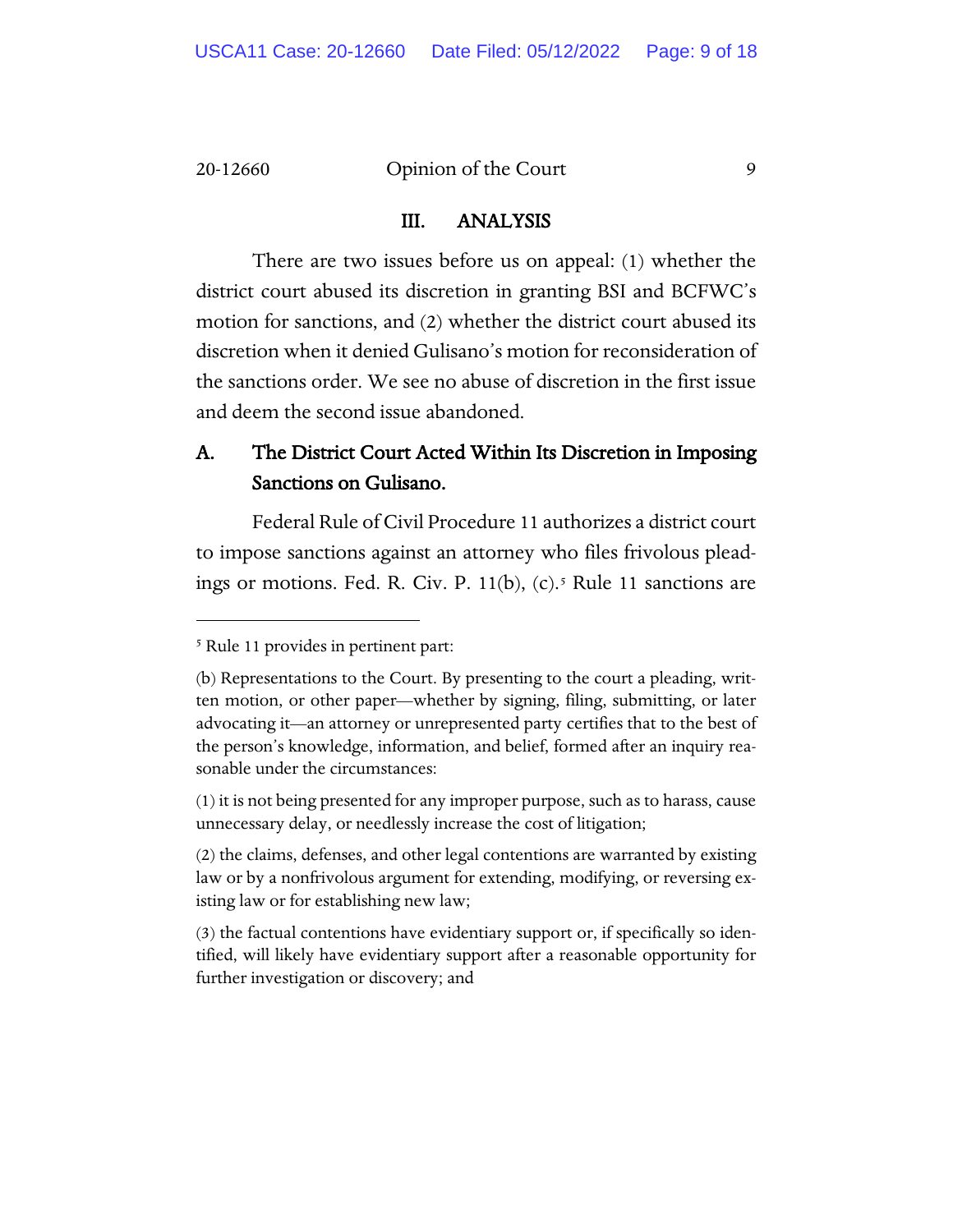warranted when a party files a pleading or motion that "(1) has no reasonable factual basis; (2) is based on a legal theory that has no reasonable chance of success and that cannot be advanced as a reasonable argument to change existing law; and (3) is filed in bad faith for an improper purpose." Johnson v. 27th Ave. Caraf, Inc., 9 F.4th 1300, 1314 (11th Cir. 2021) (internal quotation marks omitted).

Rule 11 imposes an affirmative duty on an attorney to conduct a reasonable inquiry into both the facts and the law before filing a pleading or motion. Bus. Guides, Inc. v. Chromatic Commc'ns Enters., Inc., 498 U.S. 533, 551 (1991); Mike Ousley Prods., Inc. v. WJBF-TV, 952 F.2d 380, 382 (11th Cir. 1992). When deciding whether to impose sanctions under Rule 11, a district court must conduct a two-step inquiry, determining "(1) whether the party's claims are objectively frivolous; and (2) whether the person who signed the pleadings should have been aware that they were frivolous." Baker v. Alderman, 158 F.3d 516, 524 (11th Cir. 1998). A factual claim is frivolous when it has no reasonable factual

<sup>(4)</sup> the denials of factual contentions are warranted on the evidence or, if specifically so identified, are reasonably based on belief or a lack of information.

<sup>(</sup>c) Sanctions.

<sup>(1)</sup> In General. If, after notice and a reasonable opportunity to respond, the court determines that Rule 11(b) has been violated, the court may impose an appropriate sanction on any attorney, law firm, or party that violated the rule or is responsible for the violation. Absent exceptional circumstances, a law firm must be held jointly responsible for a violation committed by its partner, associate, or employee.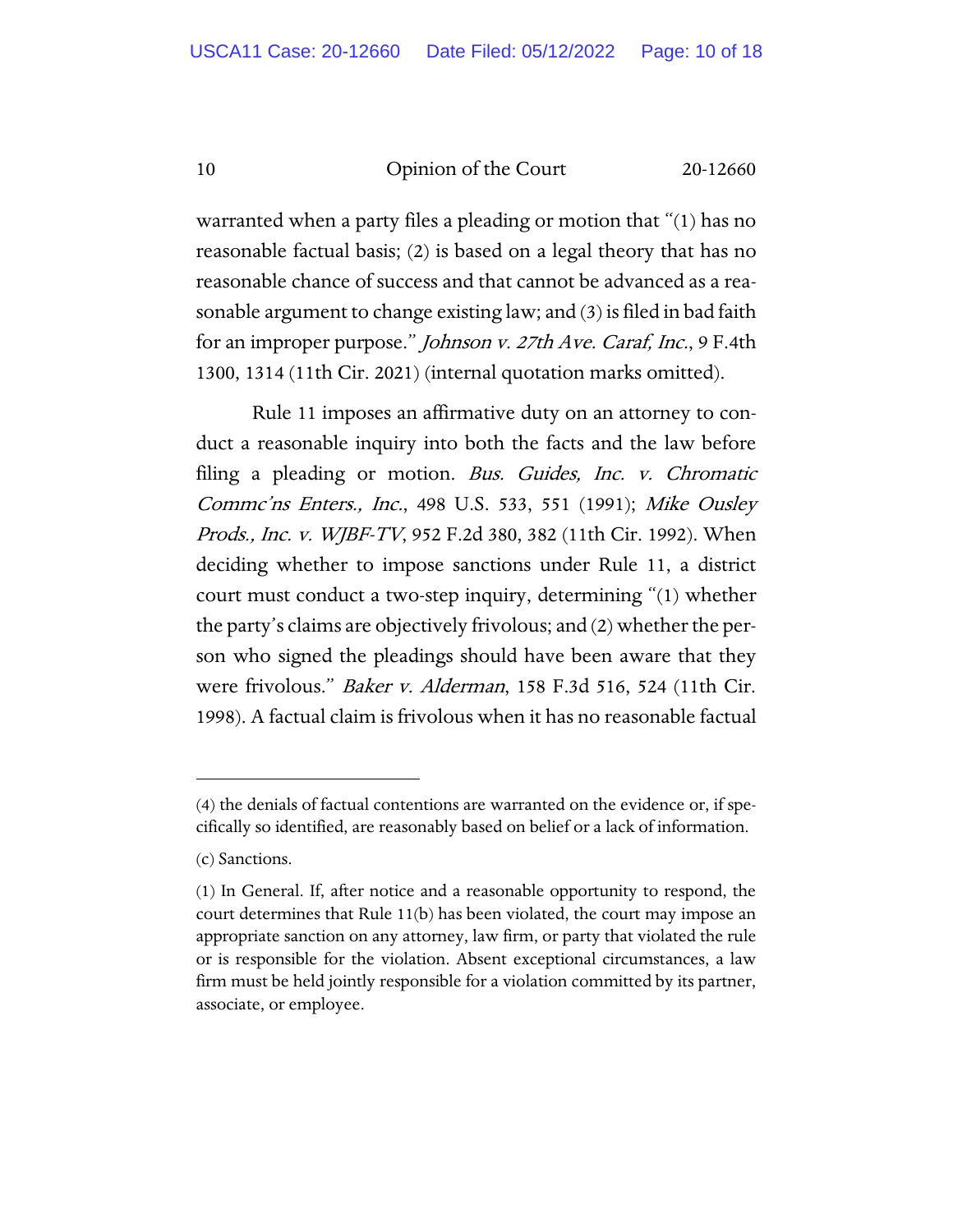basis. See id. A legal claim is frivolous when it has no reasonable chance of succeeding. See id. When the attorney's evidence is "merely weak," but supports a claim under existing law after a reasonable inquiry, sanctions are unwarranted. Id. Sanctions are warranted, however, when the attorney exhibits "a deliberate indifference to obvious facts." *Id.* (internal quotation marks omitted).

If the attorney failed to make a reasonable inquiry, then "the court must impose sanctions despite the attorney's good faith belief that the claims were sound." Worldwide Primates, Inc. v. McGreal, 87 F.3d 1252, 1254 (11th Cir. 1996). The reasonableness of the inquiry depends on the circumstances of the case. See id.

In addition, an attorney's obligations with respect to the contents of pleadings or motions are not measured solely as of the time when the pleading or motion is initially filed with the court, but also at the time when the attorney, having learned the claims lack merit, reaffirms them to the court. Turner v. Sungard Bus. Sys., Inc., 91 F.3d 1418, 1422 (11th Cir. 1996) (citing Fed. R. Civ. P. 11(b) advisory committee's note to 1993 amendment). "That the contentions contained in the complaint were not frivolous at the time it was filed does not prevent the district court from sanctioning [the attorney] for his continued advocacy of them after it should have been clear that those contentions were no longer tenable." Id.

The district court did not abuse its discretion when it determined that Gulisano's claim that the default judgment against "Burlington, Inc." allowed him to collect damages from BSI and BCFWC was objectively frivolous. That claim was undergirded by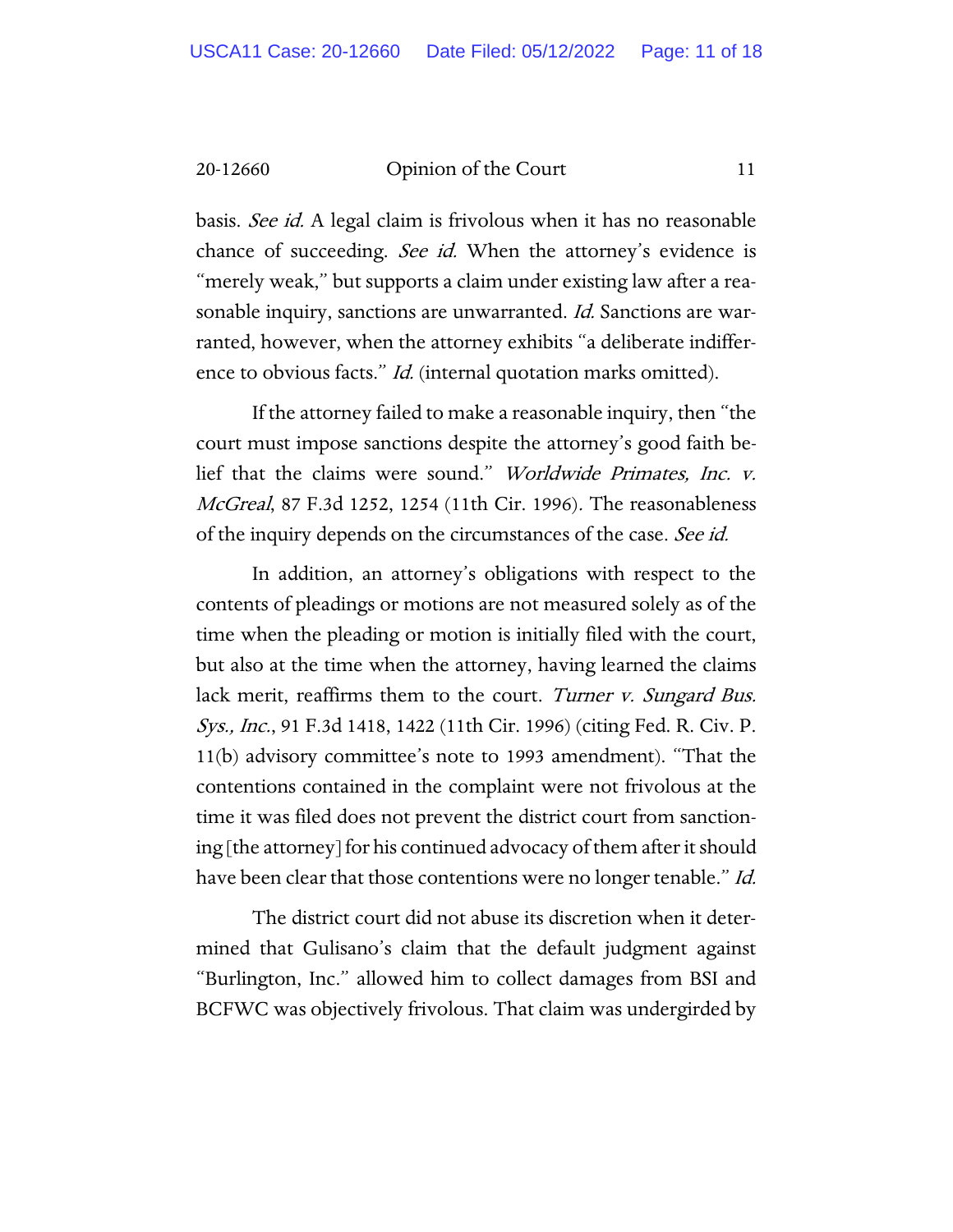two arguments. First, Gulisano argued that "Burlington, Inc." was the fictitious name of BSI and BCFWC. That argument was frivolous because there were no facts to support it. Second, he argued that a judgment entered against a corporation's fictitious name could bind multiple distinct corporate entities. That argument was frivolous because it ignored basic principles of corporations law.

First, there was no factual support for Gulisano's claim that "Burlington, Inc." was the fictitious name of BSI and BCFWC. It is true that Gulisano attached hundreds of pages to the motion to amend to illustrate that BSI used the name "Burlington," including pictures from the website, pictures of the interiors of Burlington stores, the federal trademark registration of the Burlington logo, and BSI's SEC 10-K Form. But he presented no evidence that BSI or any other Burlington entity used the name "Burlington, Inc." Nor did he show that "Burlington, Inc." was a corporate entity in Florida or anywhere else. Eventually Gulisano admitted to the district court that "Burlington, Inc." did not exist.

Nor was "Burlington, Inc." a fictitious name. In Florida, a corporation engaging in business under a fictitious name must first register the name with the State. Fla. Stat.  $\S$  865.09(3)(a). State records show that "Burlington, Inc." was not a registered fictitious name. BSI stated that neither it nor any other Burlington entity used the name. Gulisano provided evidence that BCFWC applied for two fictitious names in Florida, "Burlington" and "Burlington Coat Factory." But he produced no evidence revealing use or registration of the fictitious name "Burlington, Inc." Without this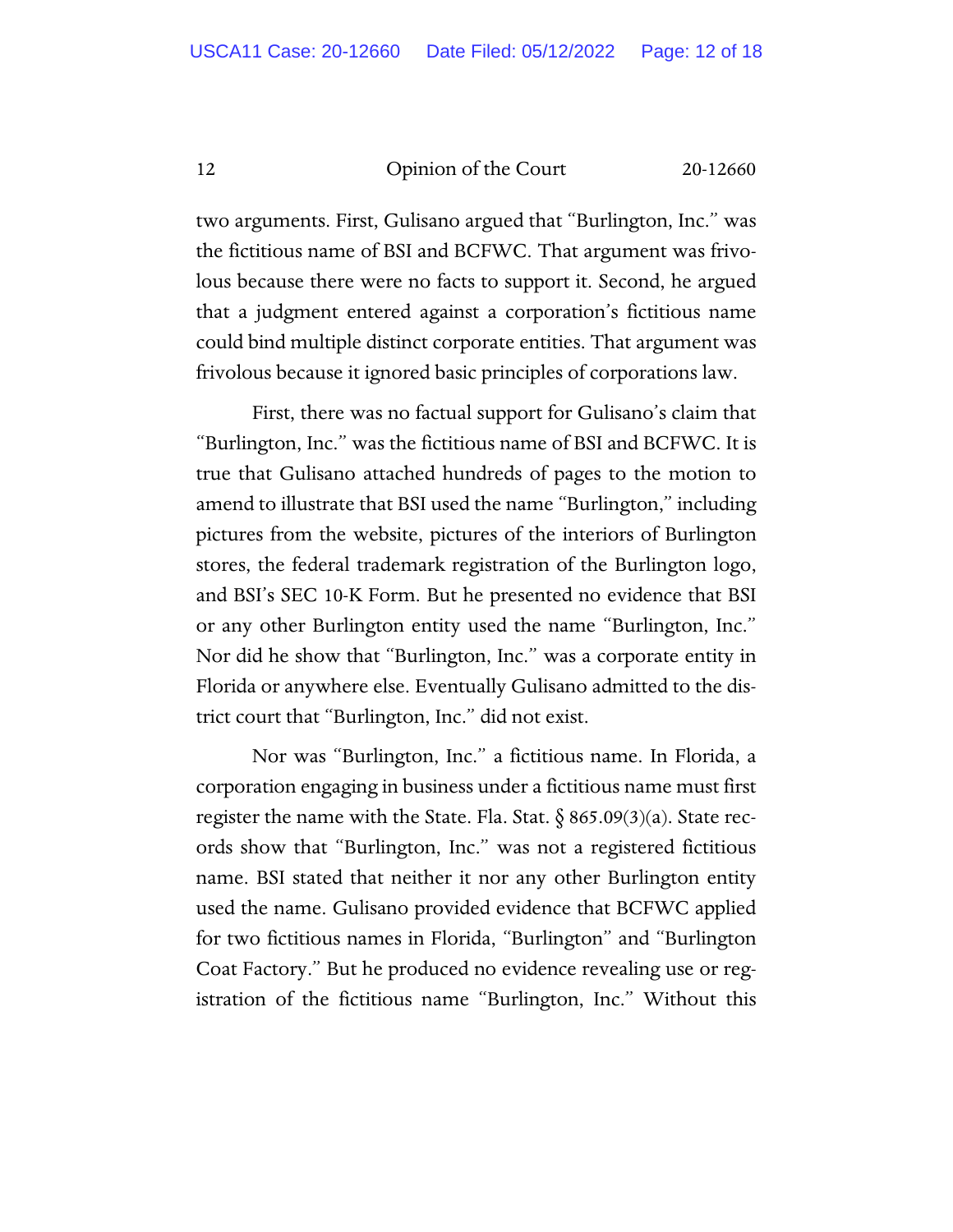evidence, he failed to support the factual contention made in the motion to amend that he had sued BSI and BCFWC under their fictitious name.

Second, there was no legal support for Gulisano's argument that his judgment against "Burlington, Inc." entitled him to collect monies from BSI or BCFWC. In Florida, a corporation must be sued under its corporate name. *RHPC, Inc. v. Gardner*, 533 So. 2d 312, 314 (Fla. Dist. Ct. App. 1988). A corporation operating under a fictitious name has no independent legal existence. Osmo Tec SACV Co. v. Crane Env't, Inc., 884 So. 2d 324, 327 (Fla. Dist. Ct. App. 2004). "In pleadings, the corporate name must be strictly used." RHPC, Inc., 533 So. 2d at 314. The district court explained that, when suing an entity under its fictitious name, the plaintiff should state the entity's true name, the designation "d/b/a" or "doing business as," and the fictitious name. Thus, even if "Burlington, Inc." had been the registered fictitious name of BSI or BCFWC, Gulisano should have included those proper corporate names in the complaint. He failed to do so. Instead, he named only "Burlington, Inc." without including a  $d/b/a$  designation.

The district court denied the motion to amend and rejected Gulisano's argument that "Burlington, Inc." was a fictitious name. On appeal, Gulisano argues that "Burlington, Inc." was a typographical error—he had accidentally omitted "Stores" from the party's name on the complaint and repeated the error throughout the suit. It hardly matters whether Gulisano intentionally chose to use a fictitious name or inadvertently repeated a mistake. He tried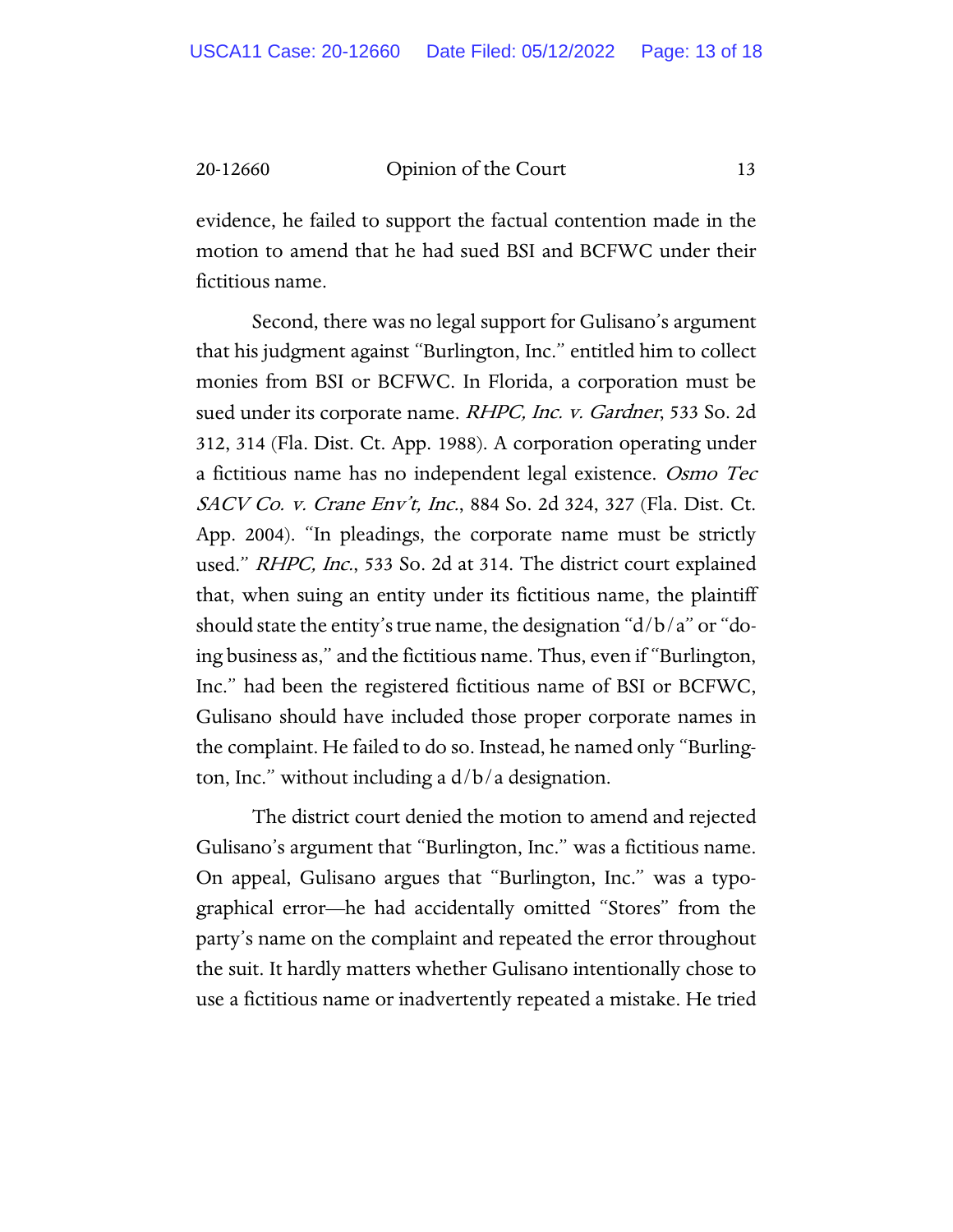to use a judgment against a non-existent party to collect from an unrelated non-party and persisted in his attempts well past the time when he learned of his error. We agree with the district court's conclusion that "the factual and legal contentions asserted [in the motion were] objectively frivolous." Doc 50. at 14.[6](#page-13-0)

We turn now to the question whether Gulisano should have known that his arguments were legally and factually frivolous. Our answer is yes. Gulisano should have known that the motion to amend was frivolous because "even the most minimal investigation would have alerted" him that there was no such entity as "Burlington, Inc." McGreal, 87 F.3d at 1255. The district court found that a search of registered corporations in Florida would have revealed proper Burlington Coat Factory entities that he could have sued. And we know that Gulisano could have performed such an investigation because, after obtaining the default judgment against "Burlington, Inc.," he used the EIN numbers of BSI and BCFDC to locate their assets. He failed to mention whether he performed an asset search on "Burlington, Inc." or what, if anything, he found. That he had to identify other entities from which to collect the

<span id="page-13-0"></span><sup>6</sup> Gulisano said that he effected service on BSI through its registered agent. The agent said that it sent Gulisano a letter rejecting service on "Burlington, Inc." Gulisano said that he never saw the letter. BSI and BCFWC said that neither BSI, nor any related entity, ever received notice of the complaint. The district court explicitly declined to resolve or rely on the notice issue. Because we, like the district court, need not resolve the issue to decide that sanctions were warranted, we do not address it further.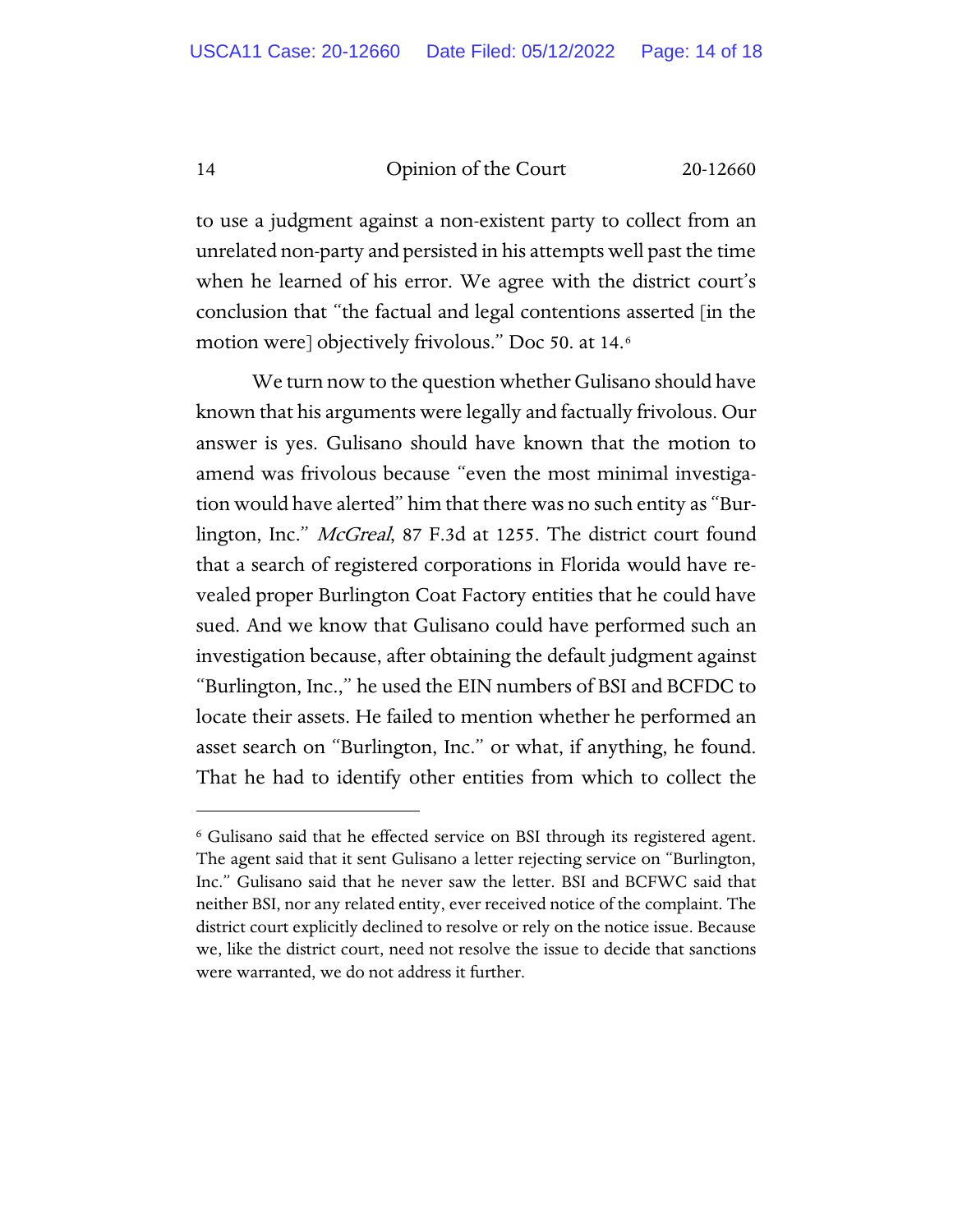judgment should have informed him that the named judgment debtor did not exist.

Even if Gulisano had failed to discover that "Burlington, Inc." was non-existent and unrelated to the other Burlington entities, he learned these facts from BSI and BCFWC's motion to quash the writ and opposition to the motion to amend. Though BSI and BCFWC had "alerted [him] to the potential impropriety of his collection efforts," Gulisano persisted in claiming that he could collect the award from BSI, BCFWC, or BCFDC, despite failing to name any of them as parties to the default judgment. Doc. 50 at 15. The district court properly concluded, "[I]t is abundantly clear that Mr. Gulisano should have known, and seemingly did know, that the claims he asserted during these proceedings were objectively and patently frivolous." Id. at 15. Gulisano violated his duty of candor by "insisting upon a position after it [was] no longer tenable." *Peer* v. Lewis, 606 F.3d 1306, 1311 (11th Cir. 2010) (internal quotation marks omitted). And, because "[a] finding of bad faith is warranted where . . . a frivolous argument is knowingly or recklessly raised," the district court correctly determined that Gulisano acted in bad faith. Johnson, 9 F.4th at 1314 (alteration adopted) (internal quotation marks omitted). We thus conclude that the district court acted well within its discretion in imposing sanctions on Gulisano.

Gulisano's arguments against the sanctions order are unpersuasive. He asserts that the court improperly punished his conduct throughout the litigation rather than looking solely at the challenged motion. But to determine whether the motion to amend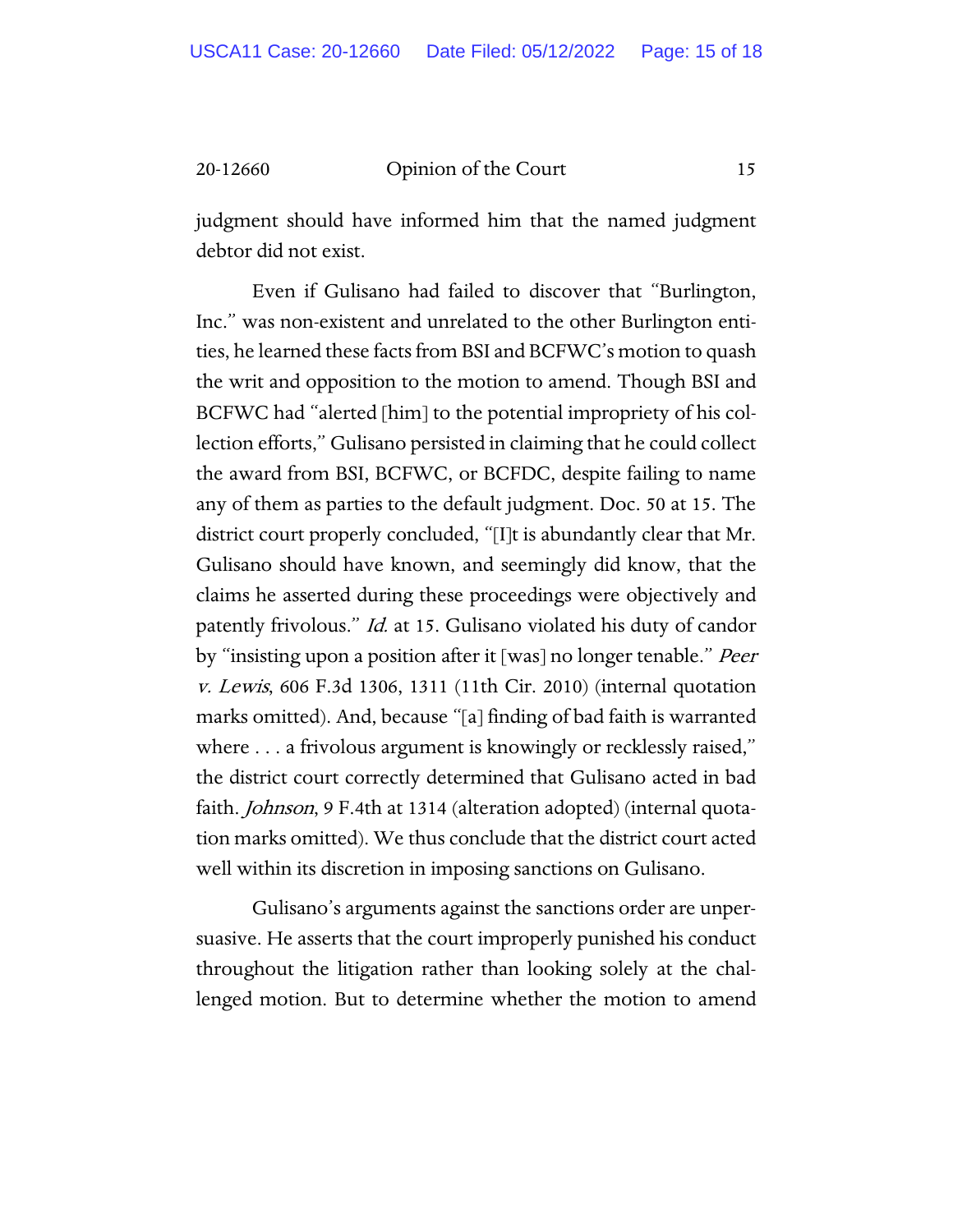judgment warranted sanctions, the court had to examine whether Gulisano conducted a reasonable inquiry before filing the motion. It thus was required to look beyond the four corners of the motion to the attorney's conduct. See McGreal, 87 F.3d at 1254–55 (affirming sanctions on an attorney who accepted his client's assertions without questioning the client about damages, obtaining or examining any data, or contacting a third party who could shed light on the claim's validity). The district court properly considered Gulisano's reasonable-inquiry conduct preceding the filing of the motion to amend judgment.

Gulisano also argues that the sanctions motion flouted Rule 11's safe harbor provision. The safe harbor provision requires the moving party to serve the motion for sanctions on the nonmoving party and give it 21 days to withdraw the offending pleading before filing the motion with the district court. Fed. R. Civ. P.  $11(c)(2)$ . Gulisano does not argue that BSI and BCFWC failed to do that. Rather, he argues that the sanctions were aimed at conduct that had already taken place and could not be withdrawn. Although the district court considered Gulisano's prior conduct, it imposed sanctions based on the motion itself. The court stated, "[C]ontinuing to argue Plaintiff's entitlement to collect the Final Judgment amount from corporate entities not named or involved in the instant action by filing and defending the instant Motion<sup>[]</sup>, despite the utter lack of legal or factual support, is precisely the type of conduct subject to Rule 11's duty of candor." Doc. 50 at 16 (emphasis added). Gulisano admits that he could have withdrawn the motion. Thus, the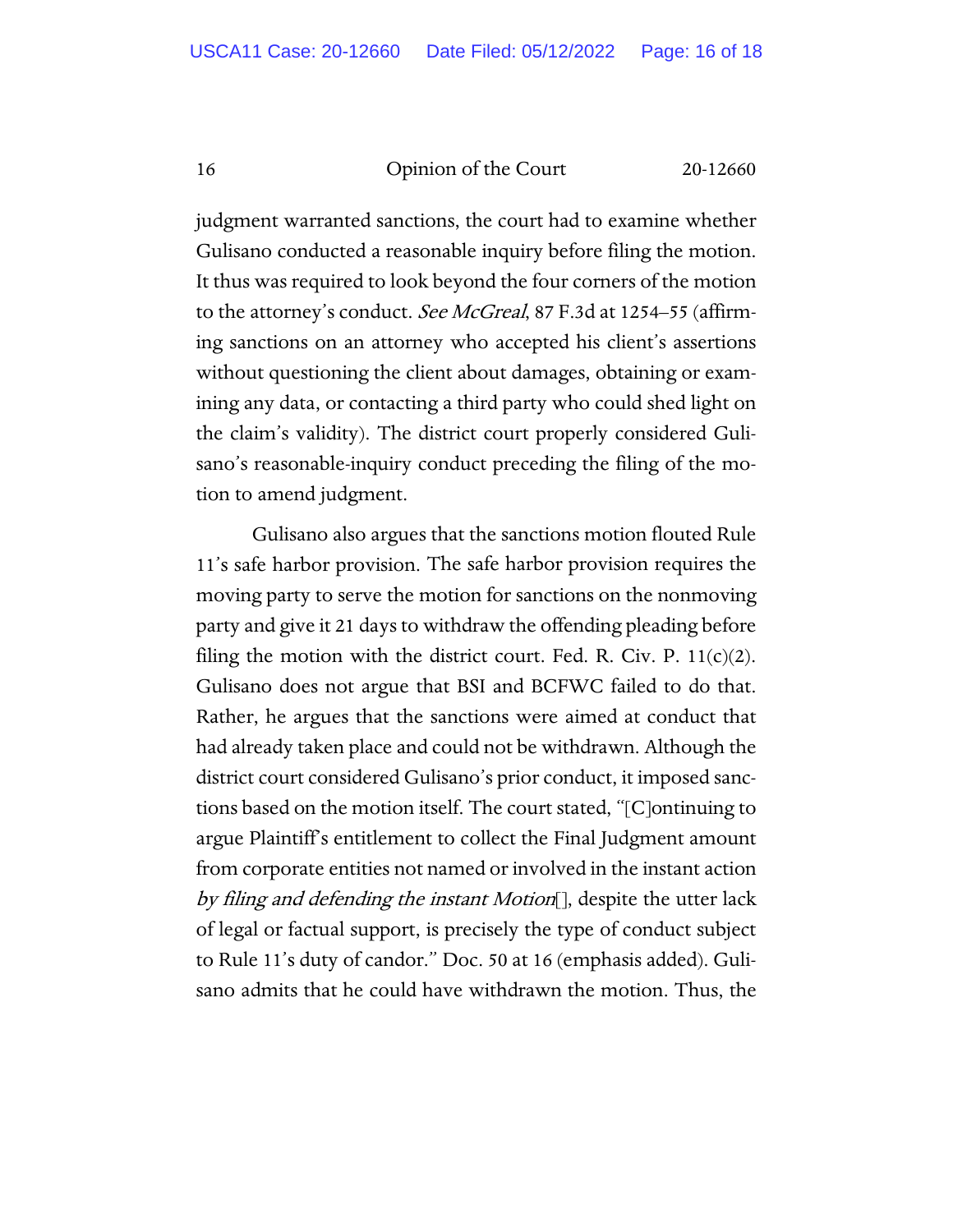district court acted within its discretion when it imposed sanctions on a motion that could have been withdrawn under the safe harbor provision.[7](#page-16-0)

# B. The District Court Acted Within Its Discretion in Denying Gulisano's Motion for Reconsideration.

Gulisano asked the court to reconsider its decision to impose sanctions. After conducting an evidentiary hearing, the district court denied his motion. Gulisano challenges the denial on appeal, but he has abandoned this challenge. See Sapuppo v. Allstate Floridian Ins. Co., 739 F.3d 678, 680 (11th Cir. 2014). He failed to support the claim with arguments and citations to authority. See id. at 681. Instead, he merely appended, repeatedly, the same sentence to the end of his arguments against sanctions: "In the alternative, the court abused its discretion by denying the Appellant's Motion for Reconsideration, which raised this issue as grounds for doing so." Appellant's Brief at 39, 43, 47, 52, 54. These appended sentences are mere "passing references" that cannot raise an issue for appellate review. Sapuppo, 739 F.3d at 681. We consider the issue abandoned.

<span id="page-16-0"></span><sup>7</sup> Gulisano contends that the amount of attorney's fees awarded as sanctions was too high because BSI failed to mitigate its damages. This argument lacks merit. First, it is, at best for Gulisano, unclear whether any duty to mitigate damages was owed. Second, BSI asked Gulisano to withdraw the motion to amend judgment, and Gulisano refused, forcing BSI to incur attorney's fees in defending against the motion. So, it seems to us that Gulisano himself prevented BSI from mitigating its damages.